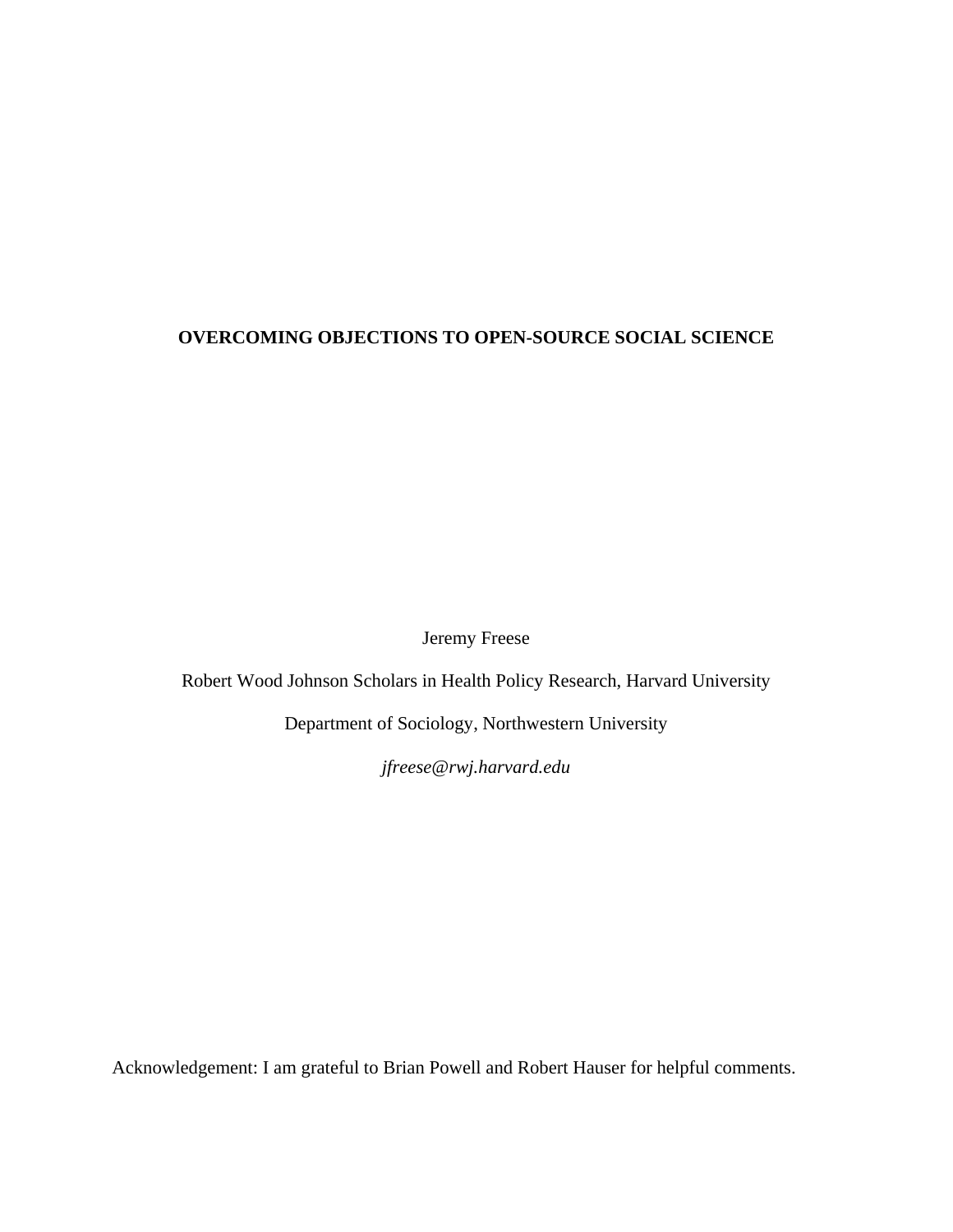I am truly honored to have a current and a former editor of sociology's two most esteemed journals comment on my paper proposing standards regarding replication for sociology. As Firebaugh fully endorses my proposal and Abbott expresses many reservations, I will focus here on Abbott's remarks. While I appreciate Abbott's thanks to me for "open[ing] a conversation" about replication, his gratitude is misplaced. After all, *American Sociological Review* published an argument twenty years ago for more demanding replication standards than what I proposed (Hauser 1987), which went nowhere. Firebaugh mentions an informal proposal of his own when he edited *ASR*, which also went nowhere. Not only do these instances suggest that sociology has been stuck "at the beginning of a long conversation" for a couple decades now, but they also raise the possibility that a lack of conversation may not be the reason sociology has failed to act. Alternative candidates for the pertinent deficiencies are a lack of will and a lack of leadership.

Perhaps some of the sentiments responsible for sociology's broader lack of will are evinced in Abbott's own skepticism toward a project he regards as "positivism" and his interpreting as "elitism" my presumption that articles in top journals may provide especially useful exemplars to students and colleagues. Nevertheless, Abbott recognizes that "Given the canons that quantitative sociology elects to follow, we should allow and indeed encourage replication and reanalysis. There is no question about that." The problems for Abbott have to do with details. As in my original essay, my task is thus not about convincing others about the benefits of policy change, but about answering objections. Forthwith:

1. *Won't your proposal raise issues for protecting confidentiality?* Abbott regards this as "the biggest practical problem with the replicationist position." While I am enthusiastic about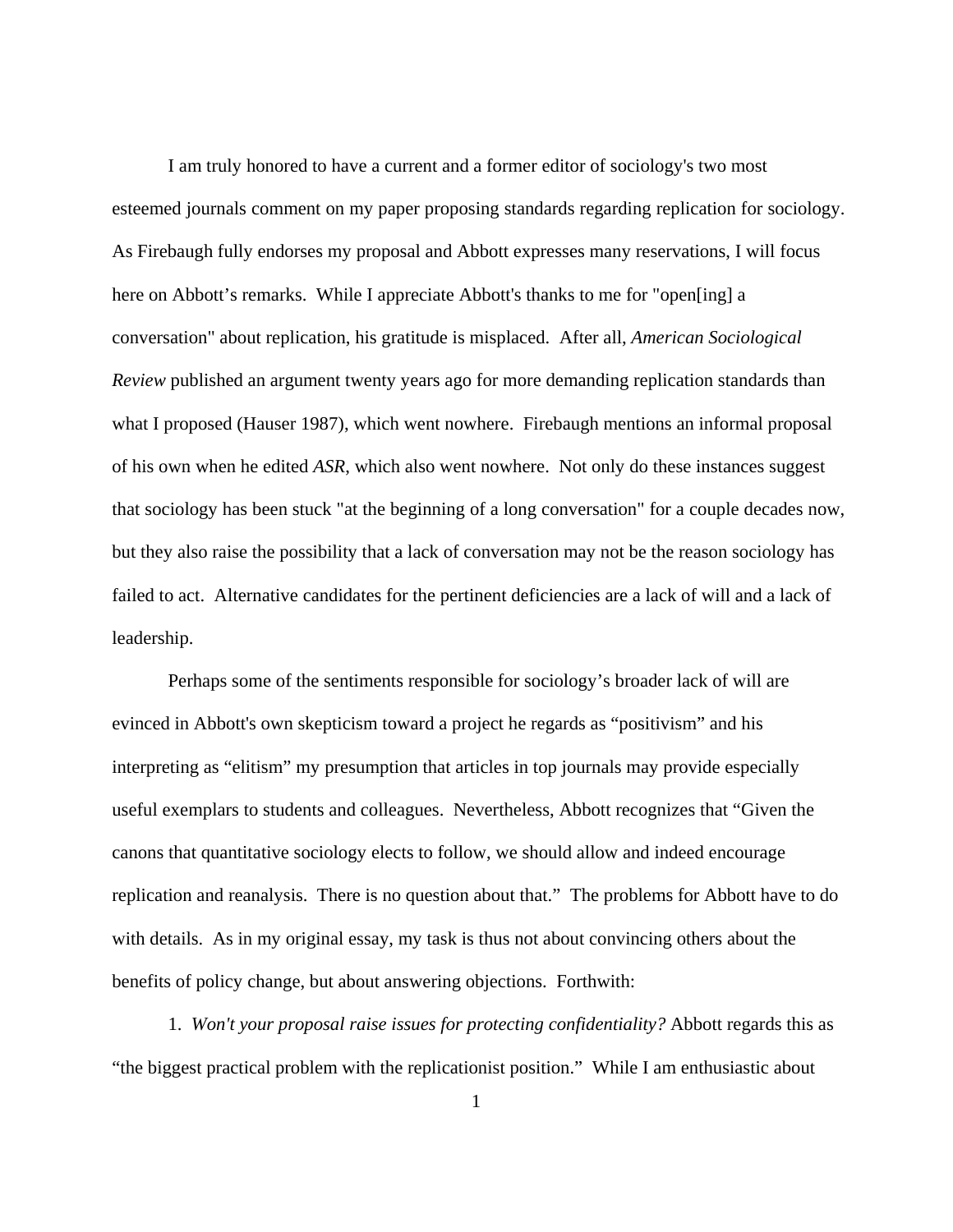the potential of the Dataverse platform described by King (this volume), I do not see a future in which individual-level microdata collected by social scientists will be regularly available to all with just a few mouse clicks. User agreements are already required to access most of the data that Abbott rightly characterizes as responsible for most of the individual-level analyses published in top sociology journals. Fortunately, this is not incompatible with either a "replicationist" position generally or my proposal specifically. If confidentiality requires agreements and secure conditions in order to use data, then so be it. My proposal is that authors provide the code and dataset version information, so that others who fulfill the requirements to obtain access to the data can reproduce results. As long as conditions of access are only as onerous as needed to protect confidentiality, and confidentiality is not used as a device for preventing verification, then the need to protect confidentiality does not undermine proposals for making materials other than data available at the time of publication.

2. *Won't your proposal undermine individual incentives for collecting data?* Both King (1995, 2003, and this volume) and Firebaugh (this volume) closely tie the issue of replication standards to the issue of pushing authors to make their data available to others for any purposes, rather than just those closely tied to verification and re-analysis. I do not. Abbott is absolutely correct in noting that "Freese does not really have an argument" against embargoed data, but this is because Freese does not necessarily disagree with the principle of embargoing data. Rather, my position is that those who publish articles using data they own should be expected to articulate the terms of ownership in articles, especially as it pertains to whether the findings for which they seek assent and acclaim are available to the social science community for independent verification. If data are not available for this purpose, this should be said. If data will be available for this purpose, but not for  $3/5/10$  years, this should be said. While journals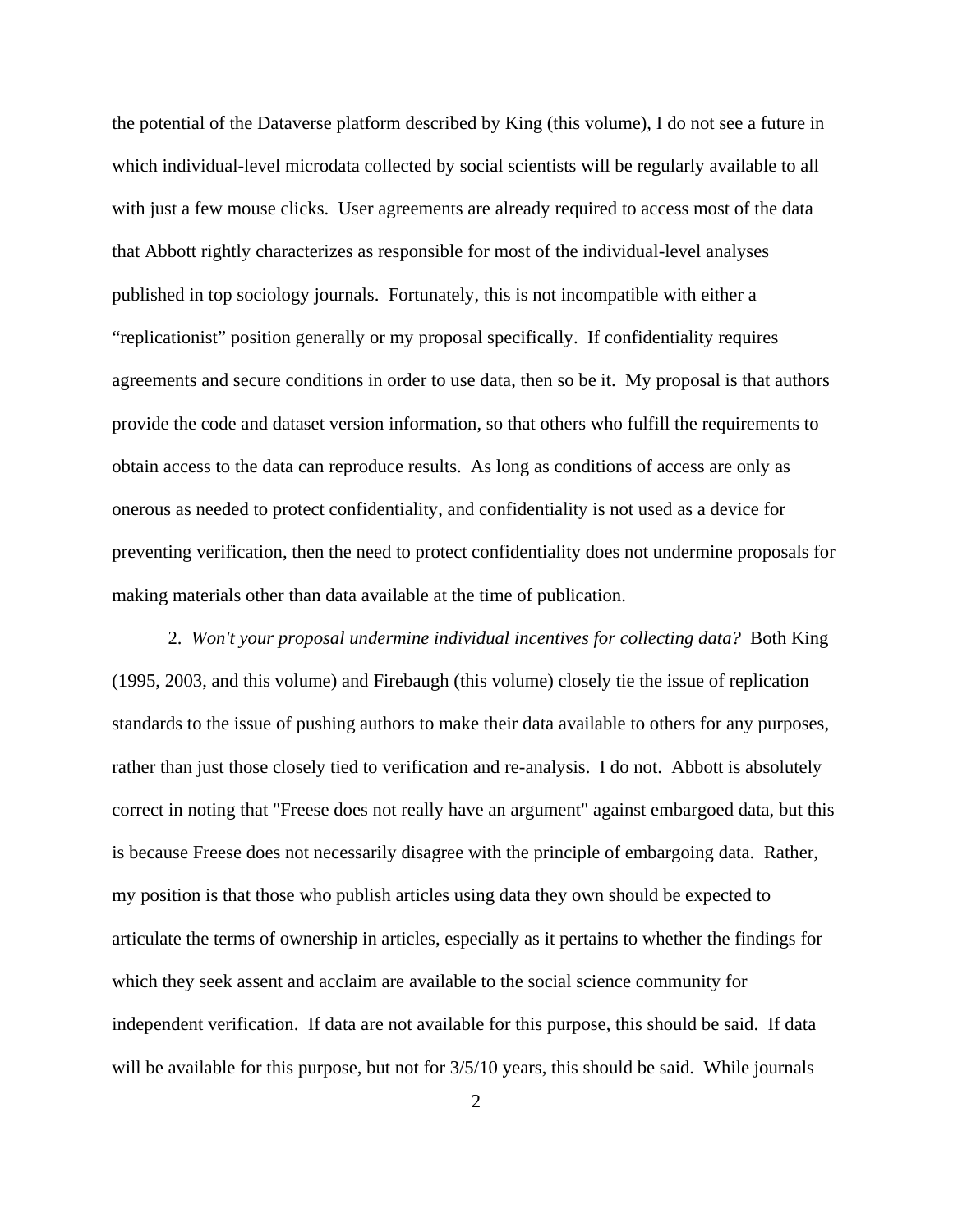might then wish to consider whether to accept any possible terms of ownership an author might specify, this is a distinct question from the *simple disclosure* regarding ownership that I seek. Abbott does not really have an argument for why reviewers and readers of articles in esteemed journals should not be able to know whether presented results can be independently verified.<sup>1</sup>

3. *Won't your proposal require advances in the standardization of data formats and documentation?* Abbott describes how, in collecting data, "taking the dataset from 97% clean to 99% clean takes as long as it did to gather the whole thing." With respect to replication, I would urge him and other colleagues to consider whether, if 97% of the benefits of transparency standards can be achieved with half the technology and effort, then perhaps 97% of a loaf is better than none. To be sure, it would splendid if all data, code, and other materials pertinent for replication were provided in standardized formats consistent with official metadata standards, etc.. In the meanwhile, transferring data from one statistical package to another is typically straightforward, the vast majority of published analyses use a relatively small number of statistical packages, and many of us are quite handy at working with a readme.txt file if the authors have been conscientious in attempting to document the contents of data or analysis files. Granted, many researchers may not now be documenting work sufficiently so that anyone but themselves can figure out what they have done. Experience indicates this is a dangerous practice, however, as research commonly involves setting aside and then resuming projects after enough time has passed that memory offers one little advantage over a stranger in reconstructing work. In this respect, any additional work demanded by the replication policy I propose is work that

 $\overline{a}$ 

 $1$  Moreover, Abbott's comments illustrate the point in my original essay that there exists no clear consensus among sociologists about what the minimal obligations for cooperation with attempts to verify results are. Various of Abbott's comments, e.g., about findings being "hidden from inspection," seem to indicate a stance that researchers presently have no such obligations, which contrasts with what myself and at least some others regard as the current standard in sociology.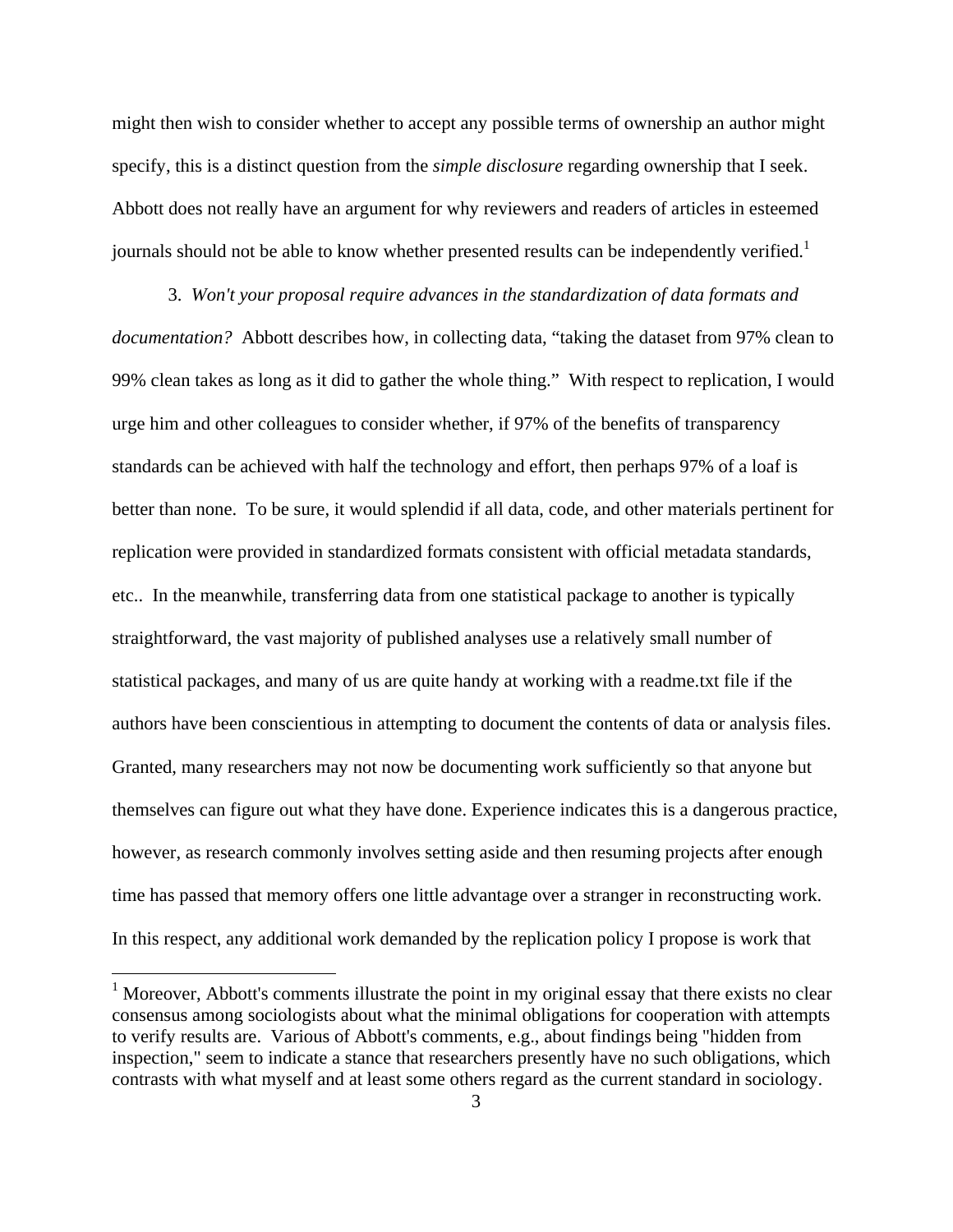one can strongly argue researchers should already be doing. Progress in sociology toward more transparent research is only "hostage to the larger process of standardization in data formats" if we choose for it to be.

4. *Won't your proposal lead to an "obligatory replication review"?* I recognize that, as a purely strategic matter, I may have erred in trying to rouse sociologists toward research transparency by raising the example of the policy that has been successfully implemented in economics (a policy far more demanding than anything I propose). My intention was akin to those who point to Canada or various European countries when trying to rebut Americans who claim that single-payer health care is practically unworkable. Abbott's main concern about the "mechanics" of replication standards are that they will "virtually require that somebody associated with the journal push the buttons and do the replication," leading to "obligatory replication review" and a whole new "equilibrium" of peer review and mentoring. This sky has not fallen in economics. Given that many of us believe that published results are already supposed to be verifiable in principle and upon request, it is unclear why having them verifiable in practice and upon publication should prompt either a sharp increase in anxiety among editors or a felt need for extra review, unless we fear that results accepted at top journals really would commonly and nontrivially fail the kind of superficial "push the buttons" verification that Abbott describes. My stance is that if we indeed are so skittish about the competence of work published at our top journals, this is *more* reason to encourage that this work be transparent to scrutiny, not less.

5. *Won't your proposal undermine methodological variety in quantitative research? And don't hidden mistakes sometimes end up being a good thing?* As noted, my hope was that the lack of catastrophe in economics upon adopting stronger replication standards might help counter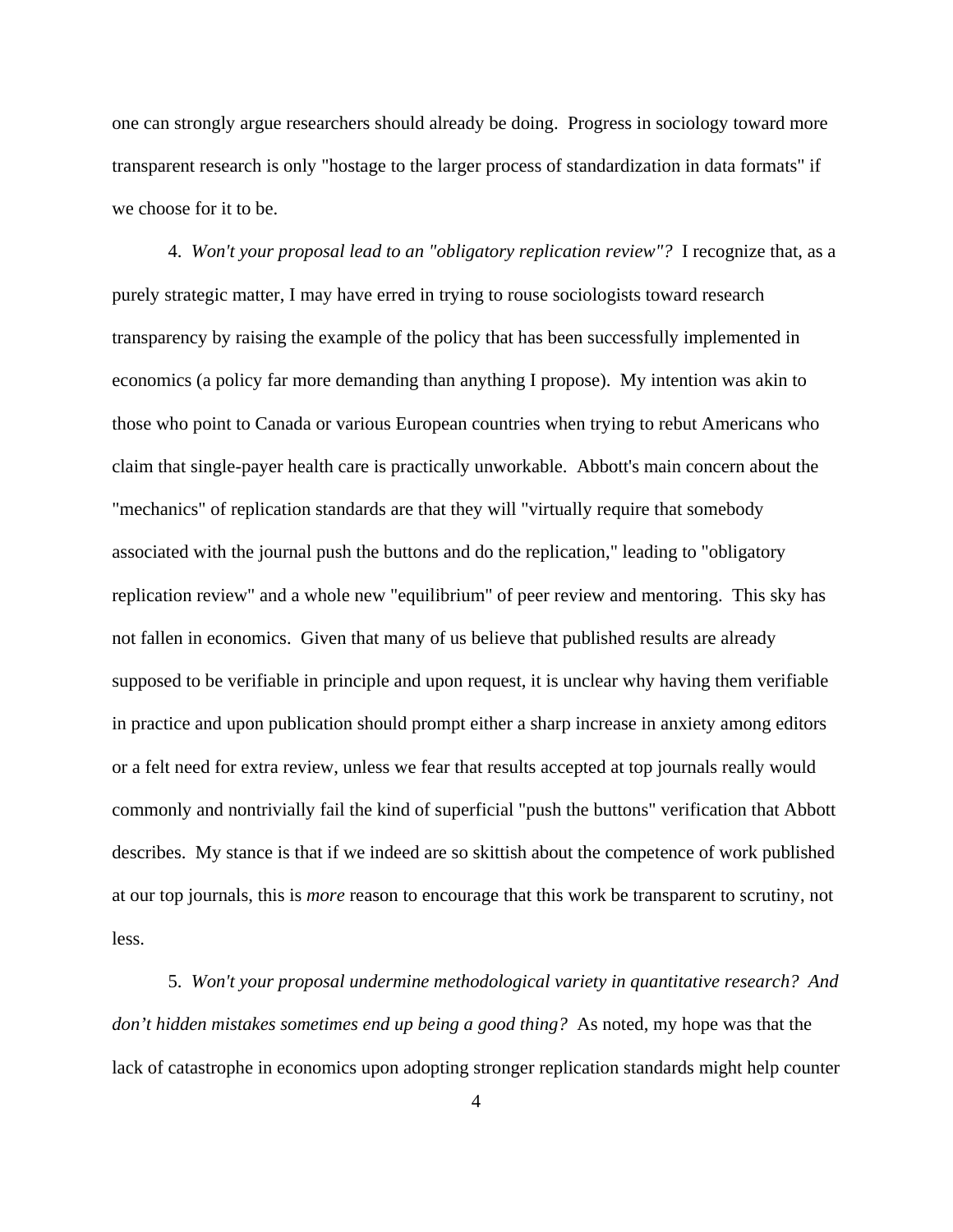imaginative speculation about what would ensue if sociology made a much more modest move toward greater transparency. However, conversations with fellow sociologists have now made me suspect that—given the ongoing success of economics with popular audiences, top-tier undergraduates, granting agencies, and those in charge of professoriate salaries—the current collective psychology of our discipline may make it difficult for us to admit virtue in anything economics as an institution is doing that we are not. Predictably, perhaps, in defending sociology as the "more effective" social science than economics—the latter supposedly being in "crisis" from "sterility" and really stronger as "ideology"—Abbott finds ways of intimating that economists' adoption of collective replication policies actually reflect that discipline's weakness rather than strength.<sup>2</sup> Economists are willing to share their data because they have a blithe attitude toward data to begin with; their strong interest in "getting things right" only reveals their methodological sterility and lack of creativity. Granted, none of this has any discernible evidence in fact beyond Abbott's say-so, but these arguments may be appealing if only for the balm they provide to the chronic insecurities of sociologists.

Abbott voices as an aside the familiar complaint that parts of economics are just "reinventing sociology," but the charge of reinvention is less persuasive when economists can argue that they are using better methods and that those methods often lead to different results. Far from exemplifying diversity in quantitative methods, sociology has instead exhibited much more homogeneity than economics, especially in the extent of its dependence on the

1

<sup>&</sup>lt;sup>2</sup> Elsewhere, Abbott (1997:1151) has said of sociology "our science has a tired feeling" and "[I]t has been a long time since we sociologists saw an idea that got us really excited, an idea that could transform our intellectual practice, an idea that could make us actually want to read the journals." Having just completed a fellowship that put me in close working proximity to young economists, one of the things that impressed me most was their enthusiasm for their work and their craft. If this be the result of a more effective "ideology," as Abbott might suggest, it is perhaps an ideology with positive spillovers for generating ideas and advancing methods.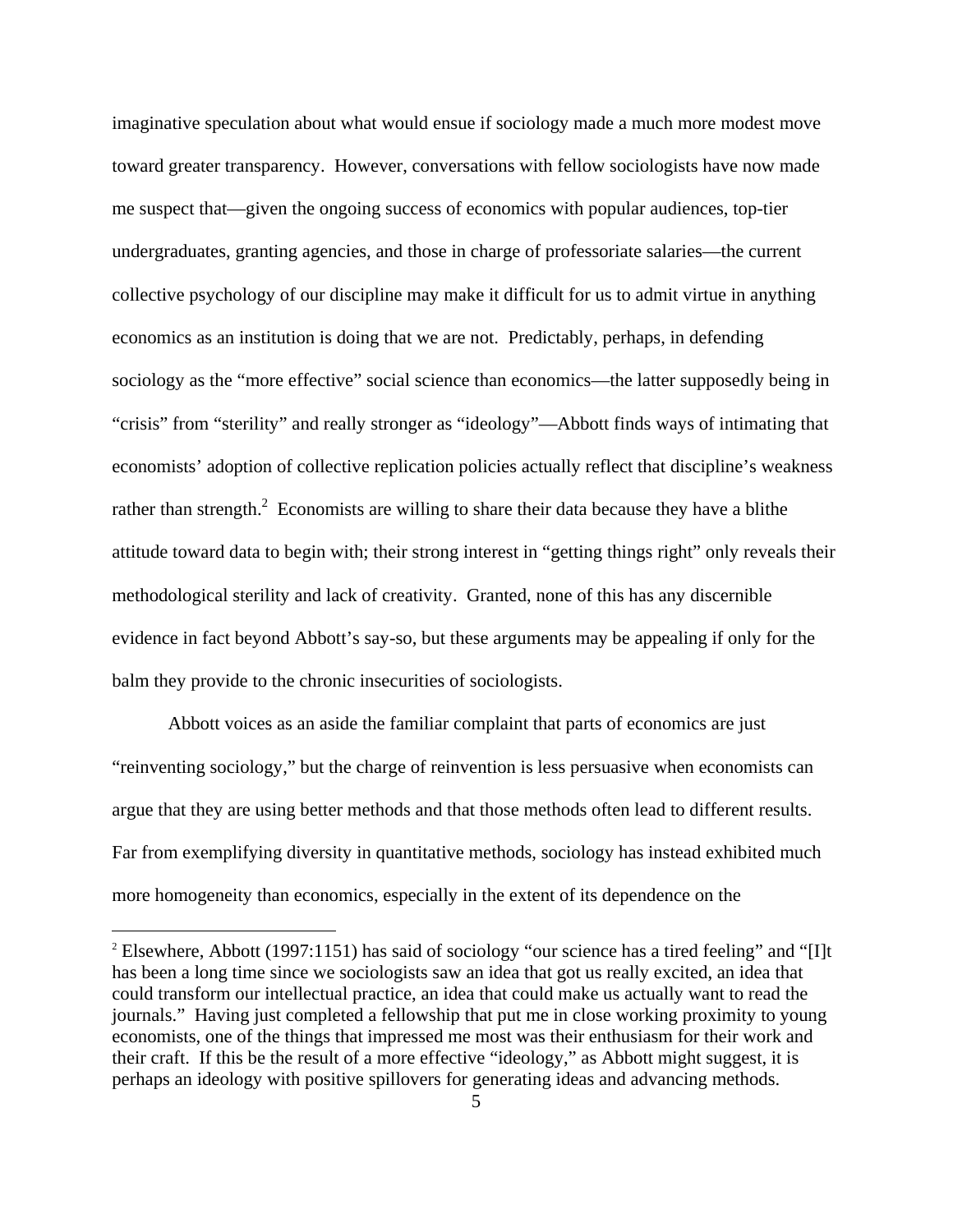comparatively weak apparatus of simple covariance adjustment to carry its inferential burdens. This homogeneity has aided economic imperialism, as whole literatures can be cast into doubt as suffering from a common flaw (e.g., unaddressed homogeneity), for which the econometric toolkit offers hope of remedy. It would be overly dramatic to claim that failure to have open research practices may soon become another argument by economists for rendering swaths of sociological contributions suspect. As a comparative marker to outsiders of the seriousness with which the disciplines regard themselves, however, it can't help, especially if lower transparency is defended with rationalizations as patently counterscientific as "There may be something very useful in having unclarity in data conventions and even in having code mistakes hidden from inspection." (To be clear: wrong *ideas* can be immensely useful in advancing the long-term goals of knowledge production. Wrong *findings* are another matter, and another matter still are wrong findings whose basis is obscured or hidden so that the error is difficult to discover.)<sup>3</sup> As we all know, disciplinary jurisdictional claims in the social science findings market are becoming increasingly irrelevant, and sociology can either make at least modest efforts to step up to the challenge, or it can continue on toward being set aside, keeping our practices comfortably private while we grouse to one another about our unjust consignment to the intellectual junior varsity. Replication here is only one front in a larger battle to improve the infrastructure of our craft, but an important one because of its potential communal benefits for instruction and for making cumulative research easier.

 $\overline{a}$ 

 $3$  If sociology was an enterprise where knowledge claims could be readily tested by other laboratories, then maybe concealed mistakes would be less serious. In sociology, many findings are sold to top journals precisely on the uniqueness of the data that have been assembled and high cost in terms of money or labor in assembling something comparable.